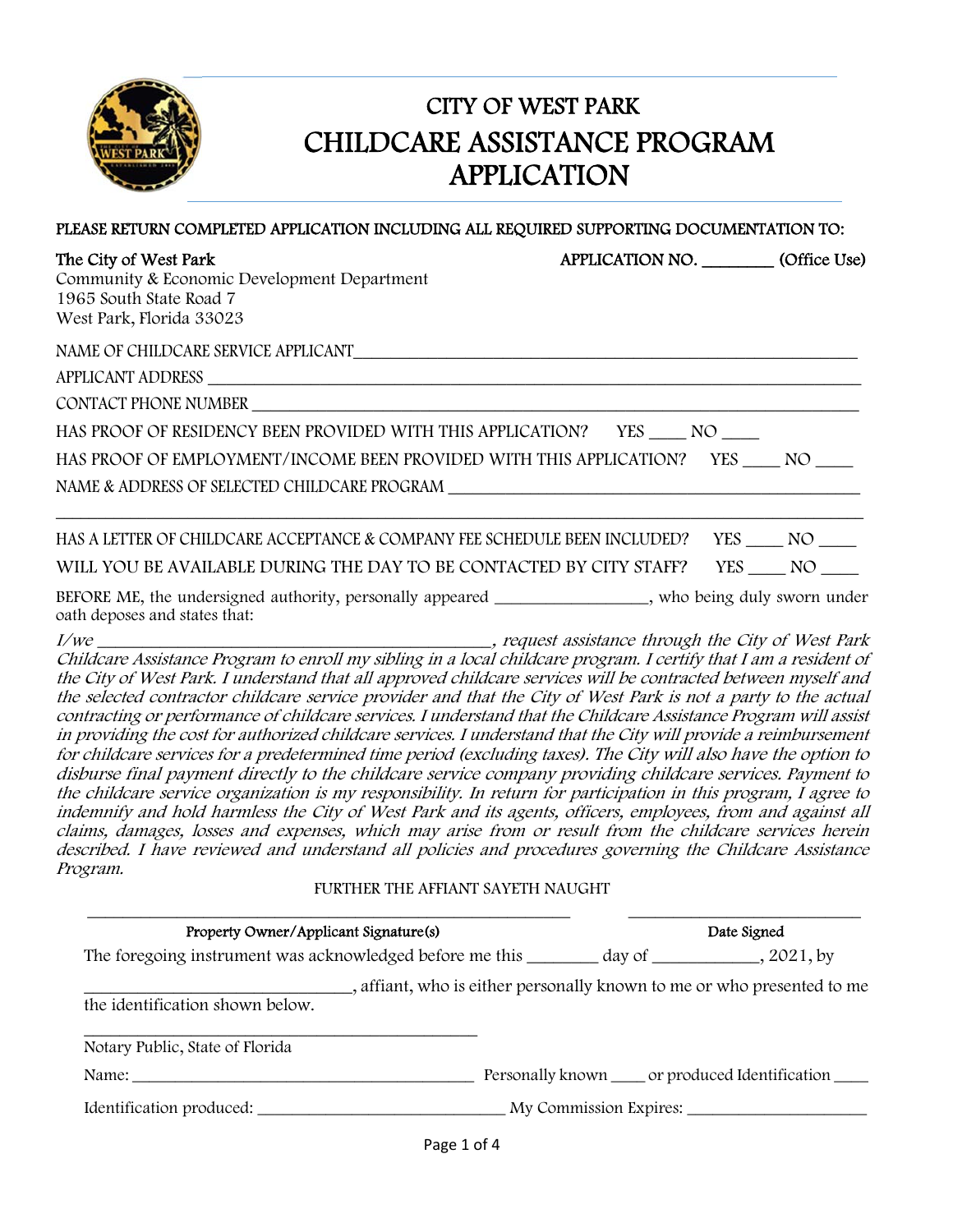

## CITY OF WEST PARK CHILDCARE ASSISTANCE PROGRAM NOTIFICATION OF ELIGIBILITY

### FOR OFFICE USE ONLY: (APPLICATION COMPLETION CHECKLIST)

|    | 1. Does application include a letter of acceptance from the selected childcare service provider?                                                                                                                                                                                                                                                                                                                                          | YES $\Box$ NO $\Box$ |
|----|-------------------------------------------------------------------------------------------------------------------------------------------------------------------------------------------------------------------------------------------------------------------------------------------------------------------------------------------------------------------------------------------------------------------------------------------|----------------------|
| 2. | Does application include a fee schedule from the selected childcare service provider?                                                                                                                                                                                                                                                                                                                                                     | YES $\Box$ NO $\Box$ |
| 3. | Is the selected childcare service provider licensed or locally operating provider?                                                                                                                                                                                                                                                                                                                                                        | YES $\Box$ NO $\Box$ |
|    | 4. Has the applicant submitted proof of West Park residency with application?                                                                                                                                                                                                                                                                                                                                                             | YES $\Box$ NO $\Box$ |
|    | 5. Has the applicant submitted most recent tax return or pay stubs verifying household income? YES $\Box$ NO $\Box$                                                                                                                                                                                                                                                                                                                       |                      |
|    | 6. Has a completed signed and notarized application been submitted by the applicant?                                                                                                                                                                                                                                                                                                                                                      | YES $\Box$ NO $\Box$ |
|    | (APPLICATION ELIGIBILITY DETERMINATION)                                                                                                                                                                                                                                                                                                                                                                                                   |                      |
|    | 7. Provide total amount of residents residing in household _____________________                                                                                                                                                                                                                                                                                                                                                          |                      |
|    | 8. Provide total household income amount \$                                                                                                                                                                                                                                                                                                                                                                                               |                      |
|    | 9. Is total household income within the eligible "low income" program threshold?                                                                                                                                                                                                                                                                                                                                                          | YES $\Box$ NO $\Box$ |
|    | 10. Is name on the application the same as property owner's name listed on the BPA webpage                                                                                                                                                                                                                                                                                                                                                | YES $\Box$ NO $\Box$ |
|    |                                                                                                                                                                                                                                                                                                                                                                                                                                           |                      |
|    | 12. Indicate total funding amount and days recommended for approval \$_________; _____________ Days                                                                                                                                                                                                                                                                                                                                       |                      |
|    | Based on whether all responses to questions 1-12 are affirmative, please indicate below whether                                                                                                                                                                                                                                                                                                                                           |                      |
|    | APPLICATION NO. _____________ has been approved or disapproved. If application has been<br>approved, in comment section below please indicate total amount approved and corresponding days<br>for childcare service. If the application has been disapproved, please indicate reason for disapproval. If<br>application is incomplete, please clearly indicate what items are required from the applicant to<br>complete the application. |                      |
|    | APPLICATION APPROVED<br>APPLICATION DISAPPROVED _______                                                                                                                                                                                                                                                                                                                                                                                   |                      |
|    | Reviewer Comments:                                                                                                                                                                                                                                                                                                                                                                                                                        |                      |

Reviewer's Signature Date Reviewed

If all affirmative responses have been provided on Questions 1 thru 12, the attached childcare service application should be recommended for approval. Written notification including the attached eligibility notification form should be provided to the applicant indicating the total funding amount approved including total days of approved services; and a notice to proceed with authorized childcare services .

\_\_\_\_\_\_\_\_\_\_\_\_\_\_\_\_\_\_\_\_\_\_\_\_\_\_\_\_\_\_\_\_\_\_\_\_\_\_\_\_\_\_\_\_\_\_\_\_\_\_\_\_\_\_\_\_\_\_\_\_\_\_\_\_\_\_\_\_\_\_\_\_\_\_\_\_\_\_\_\_\_\_\_\_\_\_\_\_\_\_\_.

\_\_\_\_\_\_\_\_\_\_\_\_\_\_\_\_\_\_\_\_\_\_\_\_\_\_\_\_\_\_\_\_\_\_\_\_\_\_\_\_\_\_\_ \_\_\_\_\_\_\_\_\_\_\_\_\_\_\_\_\_\_\_\_\_\_\_\_\_\_\_\_\_\_\_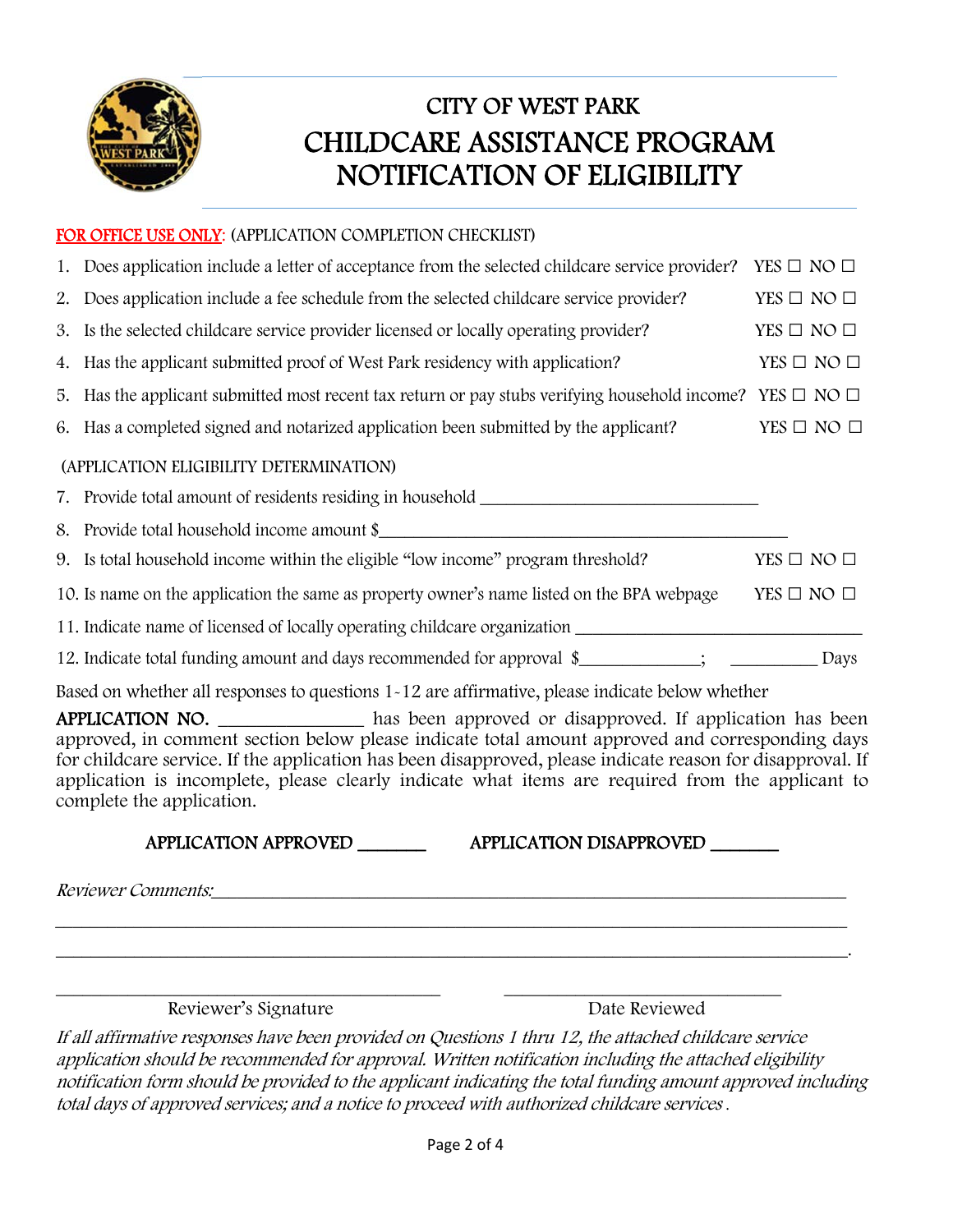

# **CITY OF WEST PARK**  CHILDCARE ASSISTANCE PROGRAM REQUIREMENTS

The City of West Park Childcare Assistance Program was established to assist eligible "low income" families in obtaining childcare services. The program is designed to assist families in obtaining childcare services from licensed and locally operating childcare service providers. Funding is available to West Park residents on a limited, first-come, first-serve basis. There are several childcare agencies currently operating in the City of West Park and depending on applicant preference, the program also provides assistance to attend other licensed or locally operating programs in Broward County and surrounding areas. The maximum program award per applicant is up to \$600.

### Program Eligibility

- 1) To be considered for funding assistance, applicants must reside in the City of West Park;
- 2) A property owner's gross household income may not exceed the below listed Broward County maximum income levels for "low income" residents:
	- $\bullet$  Household Size of 1 Maximum Eligible Income Level = \$40,600
	- Household Size of  $2 \text{ -}$  Maximum Eligible Income Level = \$46,400
	- Household Size of  $3$  Maximum Eligible Income Level =  $$52,200$
	- $\bullet$  Household Size of 4 Maximum Eligible Income Level = \$58,000
	- Household Size of 5 Maximum Eligible Income Level = \$62,650
	- Household Size of  $6$  Maximum Eligible Income Level =  $$67,300$
	- Household Size of  $7 \text{ -}$  Maximum Eligible Income Level = \$71,950
	- Household Size of 8 Maximum Eligible Income Level = \$76,600

Source: Broward County and Florida Housing Finance Corporation

2) Assistance is available to "low income" families to obtain childcare services from licensed or locally operating childcare service organizations in the City of West Park and in the surrounding Broward County area.

#### **Application Submittal Requirements**

- 3) Residents applying for childcare assistance must submit a completed application to the City of West Park's Community & Economic Development Department at 1965 South State Road 7, West Park, Florida 33023, (305) 989-2688, Extension 222;
- 4) Residents applying for childcare assistance must be working at least 20 hours per week. Documentation of employment must be provided in the form of weekly or bi-weekly payments indicating total hours worked.